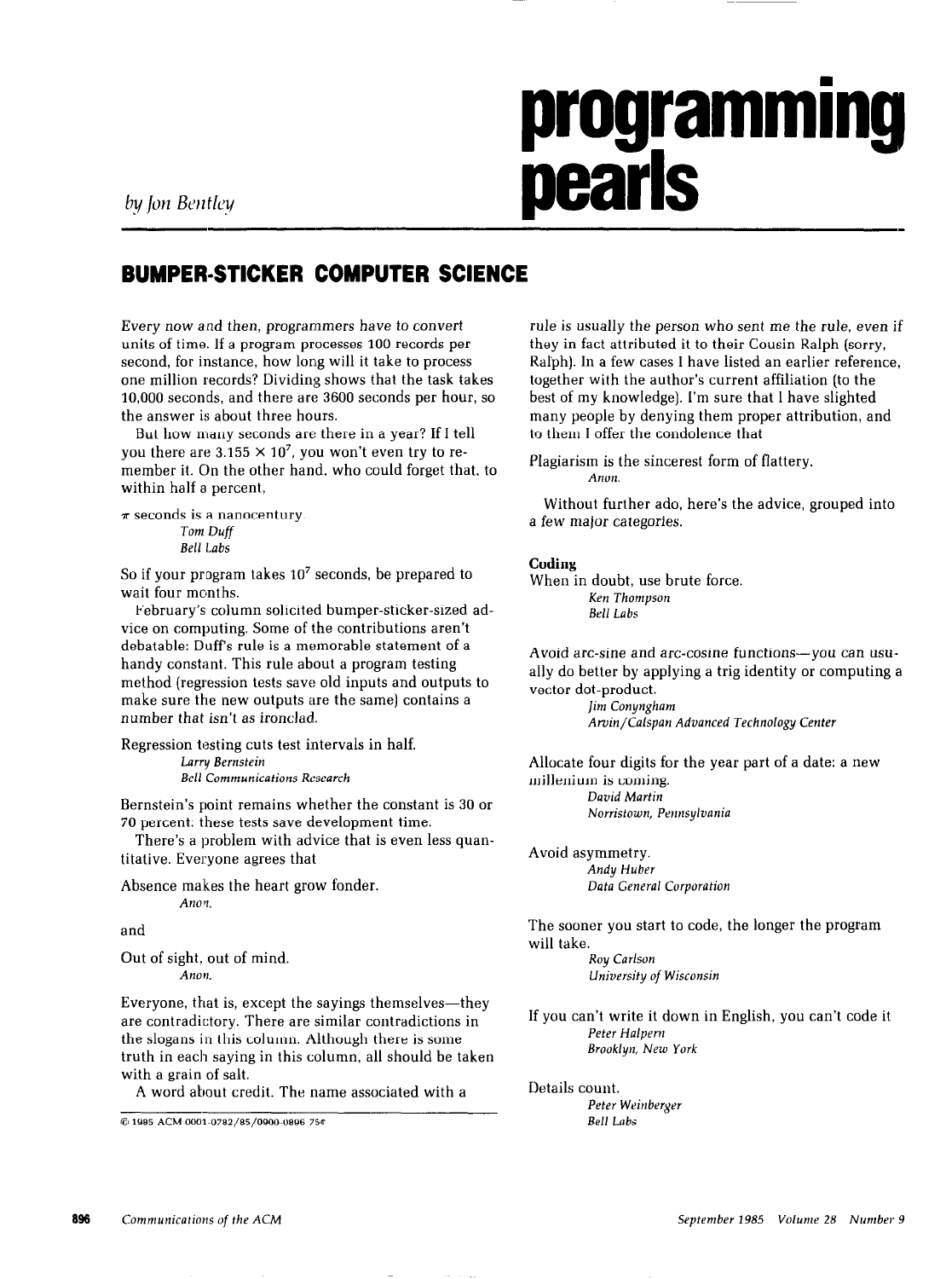If the code and the comments disagree, then both are probably wrong.

Norm Schruer Belt Labs

A procedure should fit on a page. David Tribble Arlington, Texas

If you have too many special cases, you are doing it wrong.

> Craig Zerouni Computer FX Ltd. London, England

Get your data structures correct first, and the rest of the program will write itself.

David Iones Assen, The Netherlands

### User Interfaces

[The Principle of Least Astonishment] Make a user interface as consistent and as predictable as possible. Contributed by several readers

A program designed for inputs from people is usually stressed beyond the breaking point by computergenerated inputs. Dennis Ritchie

Bell Labs

Twenty percent of all input forms filled out by people contain bad data.

Eighty percent of all input forms ask questions they have no business asking. Mike Garey Bell Labs

Don't make the user provide information that the system already knows. Rick Lemons

Cardinal Data Systems

For 80 percent of all data sets, 95 percent of the information can be seen in a good graph.

William S. Cleveland Bell Labs

# Debugging

Of all my programming bugs, 80 percent are syntax errors. Of the remaining 20 percent, 80 percent are trivial logical errors. Of the remaining 4 percent, 80 percent are pointer errors. And the remaining 0.8 percent are hard.

Marc Donner IBM T. 1. Watson Research Center It takes three times the effort to find and fix bugs in system test than when done by the developer. It takes ten times the effort to find and fix bugs in the field than when done in system test. Therefore, insist on unit tests by the developer.

Larry Bernstein Bell Communications Research

Don't debug standing up. It cuts your patience in half, and you need all you can muster. Dave Storer Cedar Rapids, Iowa

Don't get suckered in by the comments-they can be terribly misleading. Debug only the code. Dave Storer Cedar Rapids, Iowa

Testing can show the presence of bugs, but not their absence.

> Edsger W. Dijkstra University of Texas

Each new user of a new system uncovers a new class of bugs.

Brian Kernighan Bell Labs

If it ain't broke, don't fix it. Ronald Reagan Santa Barbara, California

[The Maintainer's Motto] If we can't fix it, it ain't broke.

Vie Vyssotsky Lieutenant Colonel Walt Weir **United States Army** 

> The first step in fixing a broken program is getting it to fail repeatably. Tom Duff Bell Labs

# Performance

[The First Rule of Program Optimization] Don't do it.

[The Second Rule of Program Optimization-For experts only] Don't do it yet. Michael Jackson Michael lackson Systems Ltd.

The fastest algorithm can frequently be replaced by one that is almost as fast and much easier to understand. Douglas W. Iones University of lowa

On some machines indirection is slower with displacement, so the most-used member of a structure or a record should be first. Mike Morton

Boston, Massachusetts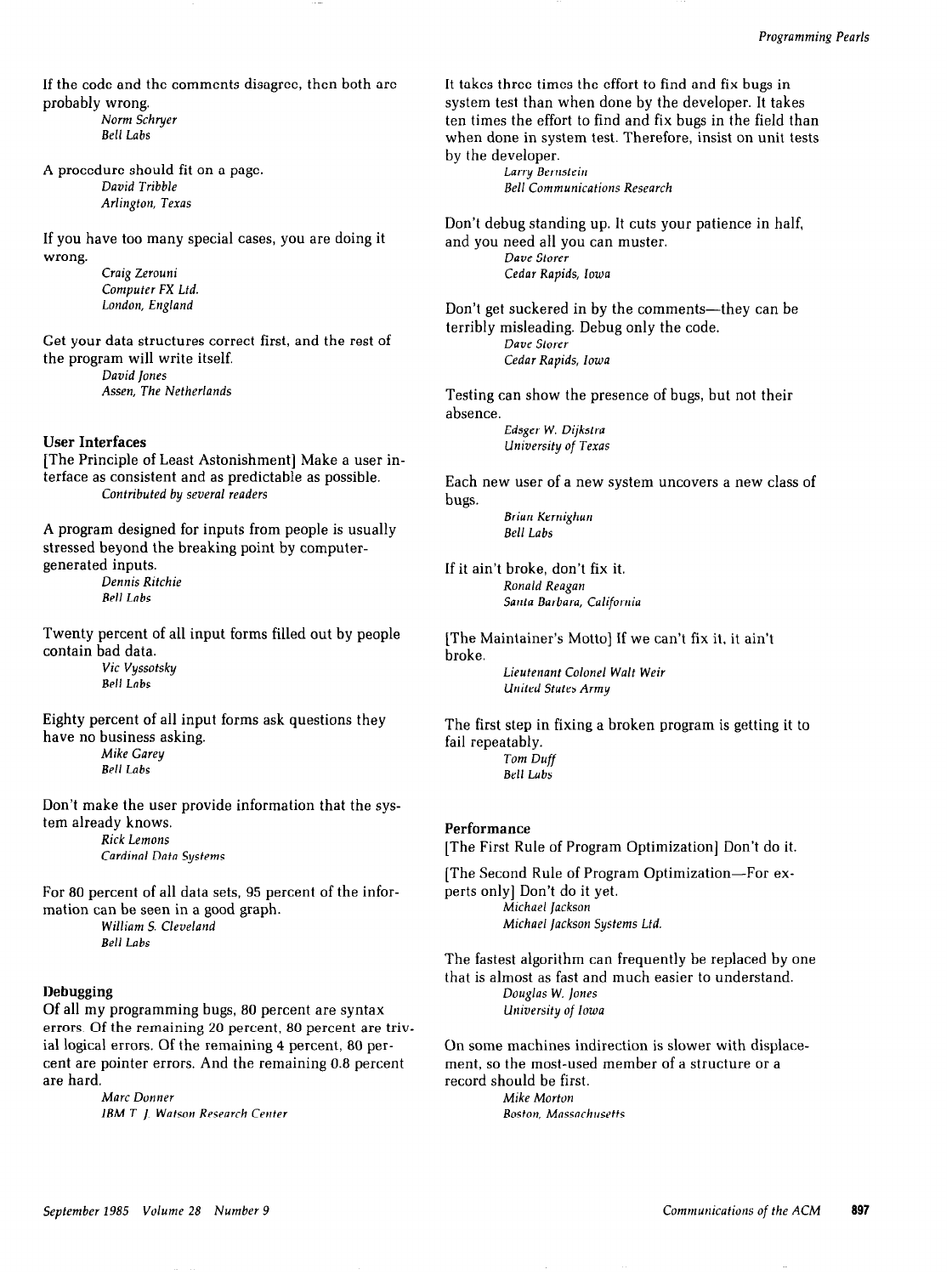In non-I/O-bound programs, a few percent of the source code typically accounts for over half the run time.

> Don Knuth Stanford University

Before optimizing, use a profiler to locate the "hot spots" of the program. Mike Morton Boston, Massachusetts

[Conservation of Code Size] When you turn an ordinary page of code into just a handful of instructions for speed, expand the comments to keep the number of source lines constant. Mike Morton

Boston, Massachusetts

If the programmer can simulate a construct faster than the compiler can implement the construct itself, then the compiler writer has blown it badly.

Gu:y L. Steele, jr. Tartan Laboratories

To speed up an I/O-bound program, begin by accounting for all 1,/O. Eliminate that which is unnecessary or redundant, and make the remaining as fast as possible. David Martin

Norristown, Pennsylvania

The fastest I/O is no I/O. Nil's-Peter Nelson Bell Labs

The cheapest, fastest, and most reliable components of a computer system are those that aren't there. Gordon Bell Encore Computer Corporation

[Compiler Writer's Motto-Optimization Pass] Making a wrong program worse is no sin. Bill McKeeman Wang Institute

Electricity travels a foot in a nanosecond. Commodore Grace Murray Hopper United States Navy

LISP programmers know the value of everything but the cost of nothing. Alan Perlis Yale University

[Little's Formula] The average number of objects in a queue is the product of the entry rate and the average holding time.

> Peter Denning RL4cs

#### **Documentation**

[The Test of Negation] Don't include a sentence in documentation if its negation is obviously false. Bob Martin

AT&T Technologies

When explaining a command, or language feature, or hardware widget, first describe the problem it is designed to solve. David Martin

Norristown, Pennsylvania

[One Page Principle] A (specification, design, procedure, test plan) that will not fit on one page of 8.5-by-11 inch paper cannot be understood. Mark Ardis

Wang Institute

The job's not over until the paperwork's done. Anon.

Managing Software The structure of a system reflects the structure of the

organization that built it. Richard E. Fairley Wang Institute

Don't keep doing what doesn't work. Anon.

[Rule of Credibility] The first 90 percent of the code accounts for the first 90 percent of the development time. The remaining 10 percent of the code accounts for the other 90 percent of the development time. Tom Cargill Belt Labs

Less than 10 percent of the code has to do with the ostensible purpose of the system; the rest deals with input-output, data validation, data structure maintenance, and other housekeeping.

Mary Shaw Carnegie-Mellon University

Good judgment comes from experience, and experience comes from bad judgment. Fred Brooks University of North Carolina

Don't write a new program if one already does more or less what you want. And if you must write a program, use existing code to do as much of the work as possible. Richard Hill

Hewlett-Packard S.A. Geneva, Switzerland

Whenever possible, steal code. Tom Duff Bell Labs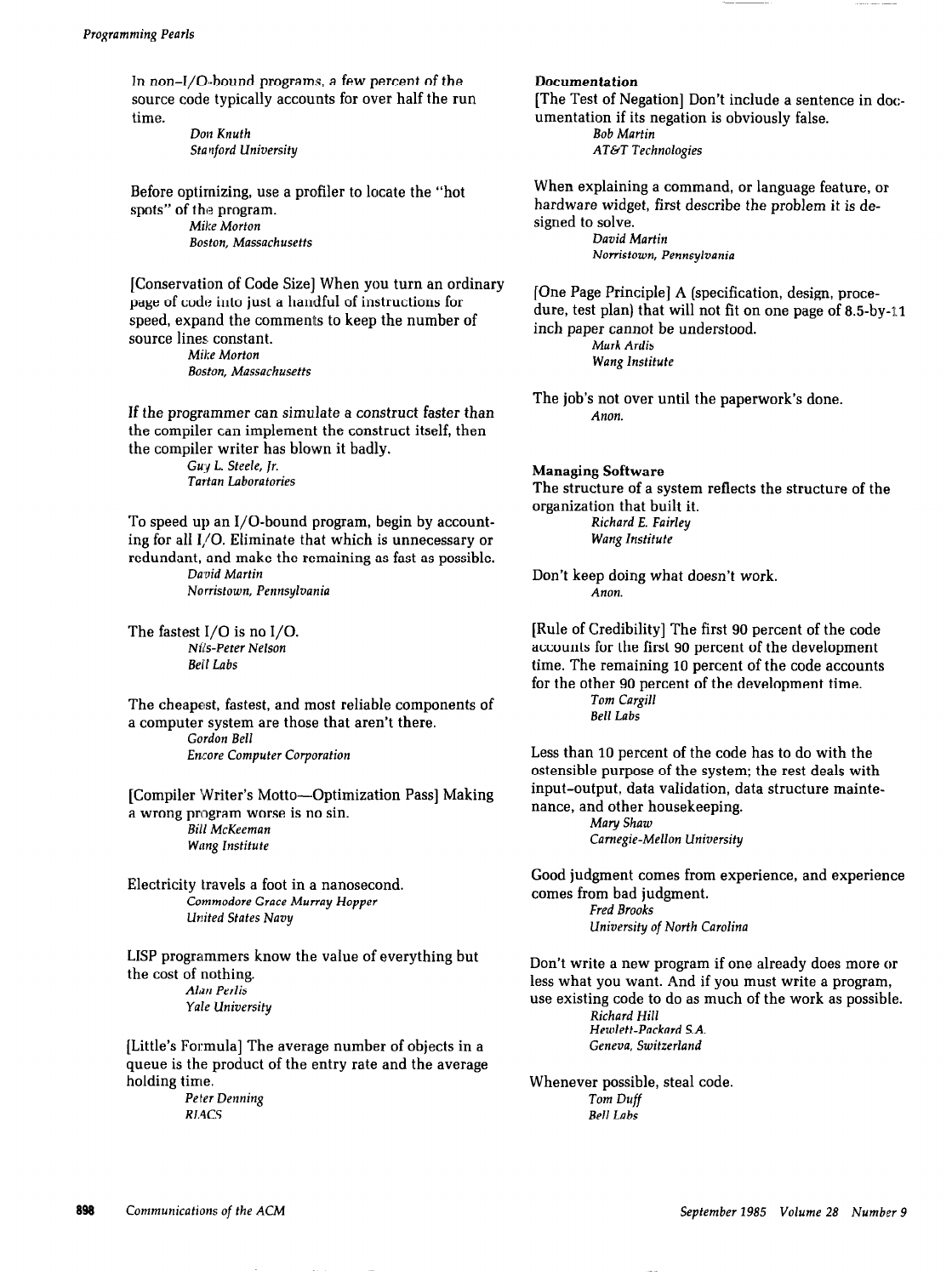Good customer relations double productivity. Larry Bernstein Bell Communications Research

Translating a working program to a new language or system takes 10 percent of the original development time or manpower or cost.

Douglas W. Jones University of Iowa

Don't use the computer to do things that can be done efficiently by hand. Richard Hill Hewlett-Packard S.A.

Geneva, Switzerland

Don't use hands to do things that can be done efficiently by the computer.

Tom Duff Bell Labs

I'd rather write programs to write programs than write programs.

> Dick Sites Digital Equipment Corporation

[Brooks's Law of Prototypes] Plan to throw one away, you will anyhow.

Fred Brooks University of North Carolina

If you plan to throw one away, you will throw away two.

> Craig Zerouni Computer FX Ltd. London, England

Prototyping cuts the work to produce a system by 40 percent.

Larry Bernstein Bell Communications Research

[Thompson's rule for first-time telescope makers] It is faster to make a four-inch mirror then a six-inch mirror than to make a six-inch mirror.

> Bill McKeeman Wang Institute

Furious activity is no substitute for understanding. H. H. Williams Oakland, California

Always do the hard part first. If the hard part is impossible, why waste time on the easy part? Once the hard part is done, you're home free.

Always do the easy part first. What you think at first is the easy part often turns out to be the hard part. Once the easy part is done, you can concentrate all your efforts on the hard part.

Al Schapira Bell Labs

 $\cdots$ interfamentu hal $\cdots$ If you lie to the computer, it will get you. Perry Farrar Germantown, Maryland

If a system doesn't have to be reliable, it can do anything else. H. H. Williams

Oakland, California

One person's constant is another person's variable. Susan Gerhart Microelectronics and Computer Technology Corp.

One person's data is another person's program. Guy L. Steele, Jr. Tartan Laboratories

If you've made it this far, you'll certainly appreciate this excellent advice.

Eschew clever rules. Joe Condon Bell Labs

Although this column has allocated just a few words to each rule, most could be greatly expanded (say, into an undergraduate paper or into a bull session over a few beers). These problems show how one might expand the following rule.

Make it work first before you make it work fast. Bruce Whiteside Woodridge, Illinois

Your "assignment" is to expand other rules in a similar fashion.

1. Restate the rule to be more precise. The example rule might actually be intended as

Ignore efficiency concerns until a program is known to be correct.

or as

If a program doesn't work, it doesn't matter how fast it runs; after all, the null program gives a wrong answer in no time at all.

Present small, concrete examples to support your rule. In Chapter 7 of their Elements of Programming Style, Kernighan and Plauger present 10 tangled lines of code from a programming text; the convoluted code saves a single comparison (and incidentally introduced a minor bug). By "wasting" an extra comparison, they replace the code with two crystal-clear lines. With that object lesson fresh on the page, they present the rule

Make it right before you make it faster.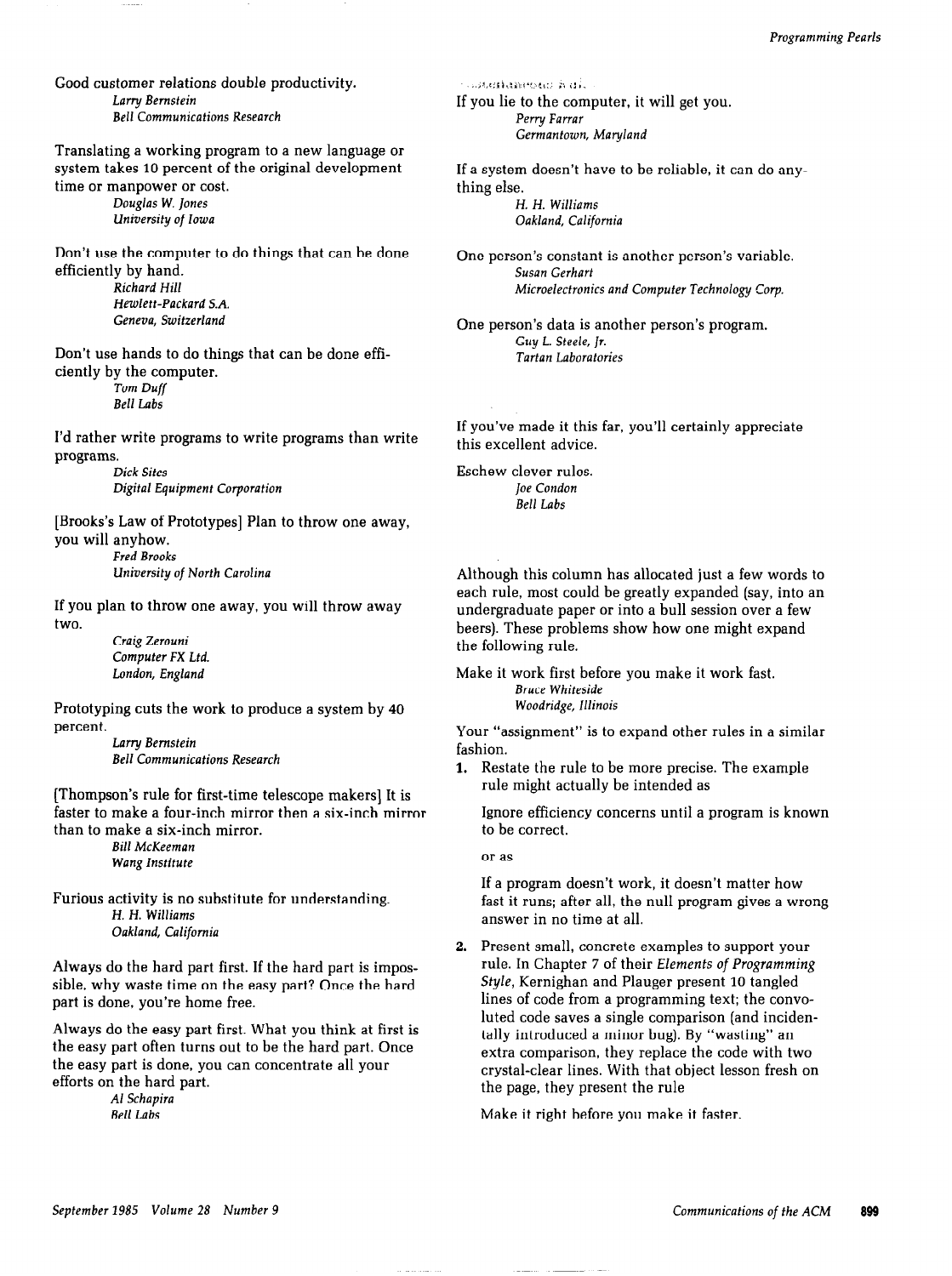- 3. Find "war stories" of how the rule has been used in larger programs.
	- a. It is pleasant to see the rule save the day. Carnegie-Mellon Computer Science Report CMU-CS-83-108 describes how I made a system right before I made it faster: I built several programs in 2,000 lines of clean code, most of which worked like a charm. Unfortunately, one 600 line program to be run several times a day required 14.5 hours. Profiling showed that 66 lines of code accounted for 13.6 hours of the run time, and just 3 lines accounted for 11 hours (10 percent of the code took 94 percent of the time, and 0.5 percent of the code took 75 percent of the time). I therefore concentrated my efficiency efforts on those "hot spots," and properly ignored efficiency elsewhere.
	- b. It can be even more impressive to hear how ignoring the rule leads to a disaster. When Vic Vyssotsky modified a Fortran compiler in the

```
function maxheap(1,u, i) { \# 1 if a heap
    for (i = 2*1; i \le u; i++)if (x(int(i/2)) < x[i]) return 0
    return 1 
1 
function assert(cond, errmsg) {
    if (Icond) { 
          print ">>> Assertion failed <<<"<br>print " Error message: ". err
                       Error message: ", errmsg
     1 
1 
function siftdown(1, u, i, c, t) {
          t pre maxheap(l+l,u] 
          \# post maxheap(1,u)assert(maxheap(1+1,u), "siftdown pre")
    i = 1while (I) { 
          # maxheap(1.u) except between 
          # i and its children 
          c = 2 * iif (c > u) break
          if (c+1 \le u \le x[c+1] > x[c]) c++if (x[i] > x[c]) break
          t*x[i]; x[i]*x[c]; x[c]=t # swap i, c
          i a c 
    t 
assert(maxbeap(1.u). "siftdown post") 
) 
function draw(i,s) { 
    if (i \le n) {
           print i ":", 8, x[i] 
           draw(2*i, s " ")
          draw(2*i+1, s " ")
    1 
) 
$1=="draw" { draw(1, "") }<br>$1=="down" { siftdown($2,
               { siftdown(*2, *3) }
12 = "assert." { assert(maxheap($2, $3), "cmd" }<br>51 = "x" { x[52] = 53 }
$1 \approx m { x[$2] = $3 }<br>$1 \approx m { n = $2 }
               {n = s2 }
```


early 1960s he spent a week making a correct routine very fast, and thereby introduced a bug. The bug surfaced two years later, because the routine had never once been called in over 100,000 compilations. Vyssotsky's week of premature optimization was worse than wasted: it made a good program bad. [This story, though, served as fine training for Vyssotsky and generations of Bell Labs programmers.)

4. Critique the rules: which are always "capital-T Truth" and which are sometimes misleading? Bill Wulf of Tartan Laboratories took only a brief conversation to convince me that "if a program doesn't work, it doesn't matter how fast it runs" isn't quite as true as I once thought. He used the case of a document production system that we both used. Although it was faster than its predecessor, at times it seemed excruciatingly slow: it took several hours to compile a book. Wulf's clincher went like this: "That program, like any other large system, today has 10 known, but minor, bugs. Next month, it will have 10 different known bugs. If you could choose between removing the 10 current bugs or making the program run 10 times faster, which would you pick?"

# Solutions for July's Problems

Several readers reported a horrible typographical error on page 672 of the July column. In the fourth line of the second paragraph in the right-hand column, the assignment  $1=m+7$  should have been  $1=m+1$ ; the number "one" was mistakenly typeset as a "seven." Solutions 1,

- 2, and 3 refer to Program 1.
- 1. Program 1 is a testbed for the sif tdown routine. The recursive draw routine uses indentation to print the implicit tree structure of the heap (the second parameter in the recursive call appends four spaces to the indentation string s).
- 2. The modified assert routine in Program 1 includes a string variable that provides information about the assertion that failed. Many systems provide an assertion facility that automatically gives the source file and the line number of the invalid assertion.
- 3. The sif tdown routine in Program 3 uses the assert and maxheap routines to test the pre- and post-conditions on entry and exit. The maxheap routine requires  $O(U-L)$  time, so the assert calls should be removed from the production version of the code.
- 4. The tests in the last column missed a bug in my first s if tup procedure. I mistakenly initialized i with the incorrect assignment  $i=n$  rather than with the correct assignment  $i=u$ . In all my tests, though, u and n were equal, so they did not identify the bug. (The published sif tup was correct, however, as far as I know.)
- 5, I commonly use scaffolding to time algorithms.
- 6. For this solution, I gathered data on the run of